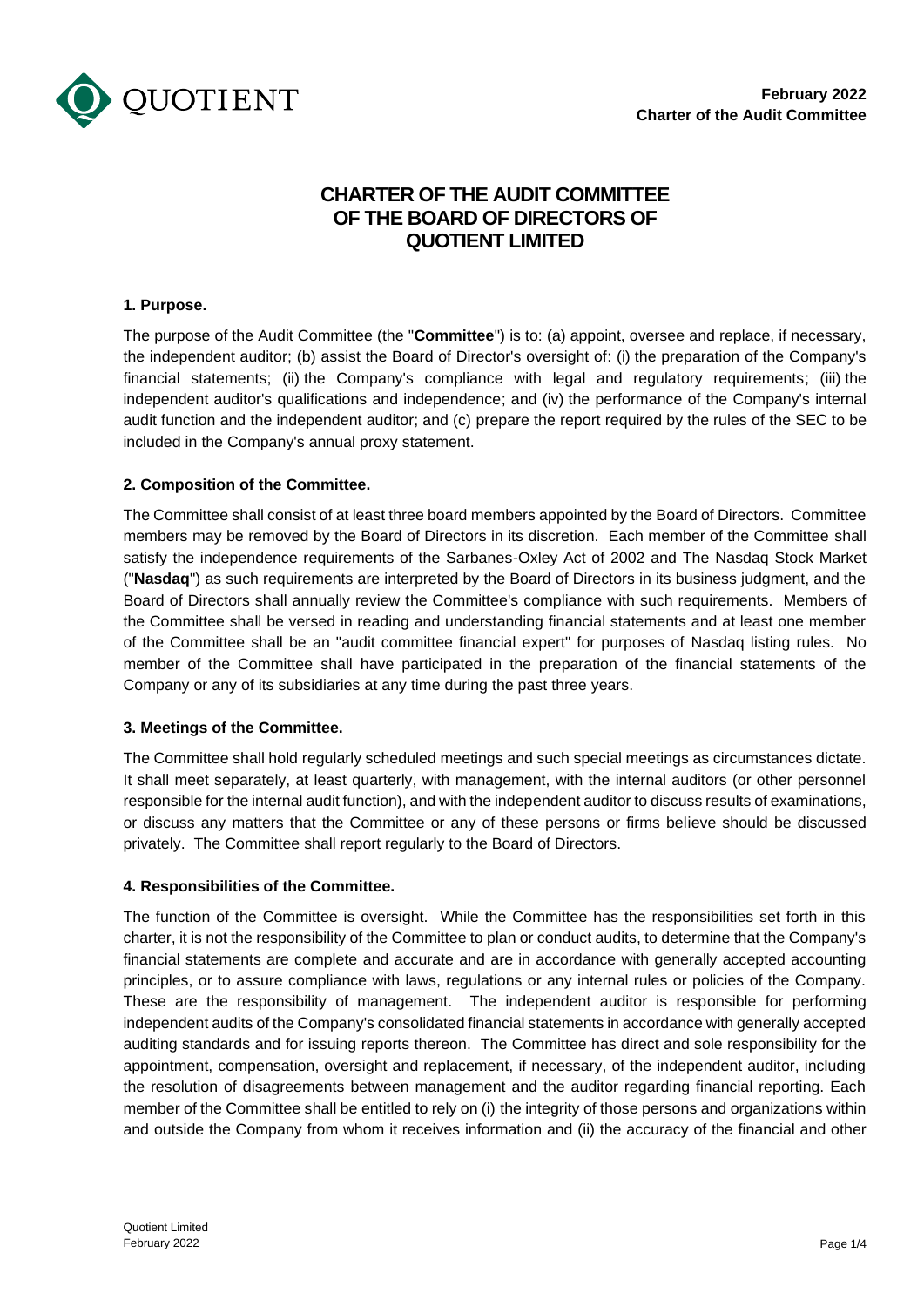

information provided to the Committee by such persons or organizations absent actual knowledge to the contrary (which shall be promptly reported to the Board of Directors).

## **5. Duties and Proceedings of the Committee.**

The Committee shall assist the Board of Directors in fulfilling its oversight responsibilities by accomplishing the following:

### *5.1 Oversight of the Independent Auditor*

- a) Annually evaluate, determine the selection of, and if necessary, determine the replacement of or rotation of, the independent auditor.
- b) Approve or pre-approve all auditing services (including comfort letters and statutory audits) and all permitted non-audit services by the auditor.
- c) Review, evaluate and discuss formal reports, at least annually, from the independent auditor regarding the auditor's independence, including a delineation of all relationships between the auditor and the Company, consistent with the applicable requirements of the Public Company Accounting Oversight Board; and recommend to the Board of Directors actions to satisfy the Board of the independence of the auditor.
- d) Establish hiring policies for employees or former employees of the independent auditors.
- e) At least annually, receive a report, orally or in writing, from the independent auditor detailing the firm's internal quality control procedures and any material issues raised by the independent auditor's internal quality control review, peer review or any governmental or other professional inquiry performed within the past five years and any remedial actions implemented by the firm.

## *5.2 Oversight of Audit Process and Company's Legal Compliance Program.*

- a) Review with the independent auditor the overall scope and plans for audits, including authority and organizational reporting lines and adequacy of staffing and compensation. Review with the independent auditor any difficulties with audits and managements' response.
- b) Review and discuss with management and the independent auditor the Company's system of internal control, its financial and critical accounting practices and policies relating to risk assessment and management.
- c) Receive and review reports of the independent auditor discussing: (i) all critical accounting policies and practices used in the preparation of the Company's financial statements; (ii) all alternative treatments of financial information within generally accepted accounting principles ("**GAAP**") that have been discussed with management, ramifications of the use of such alternative disclosures and treatments, and the treatment preferred by the independent auditor; and (iii) other material written communications between the independent auditor and management, such as any management letter or schedule of unadjusted differences.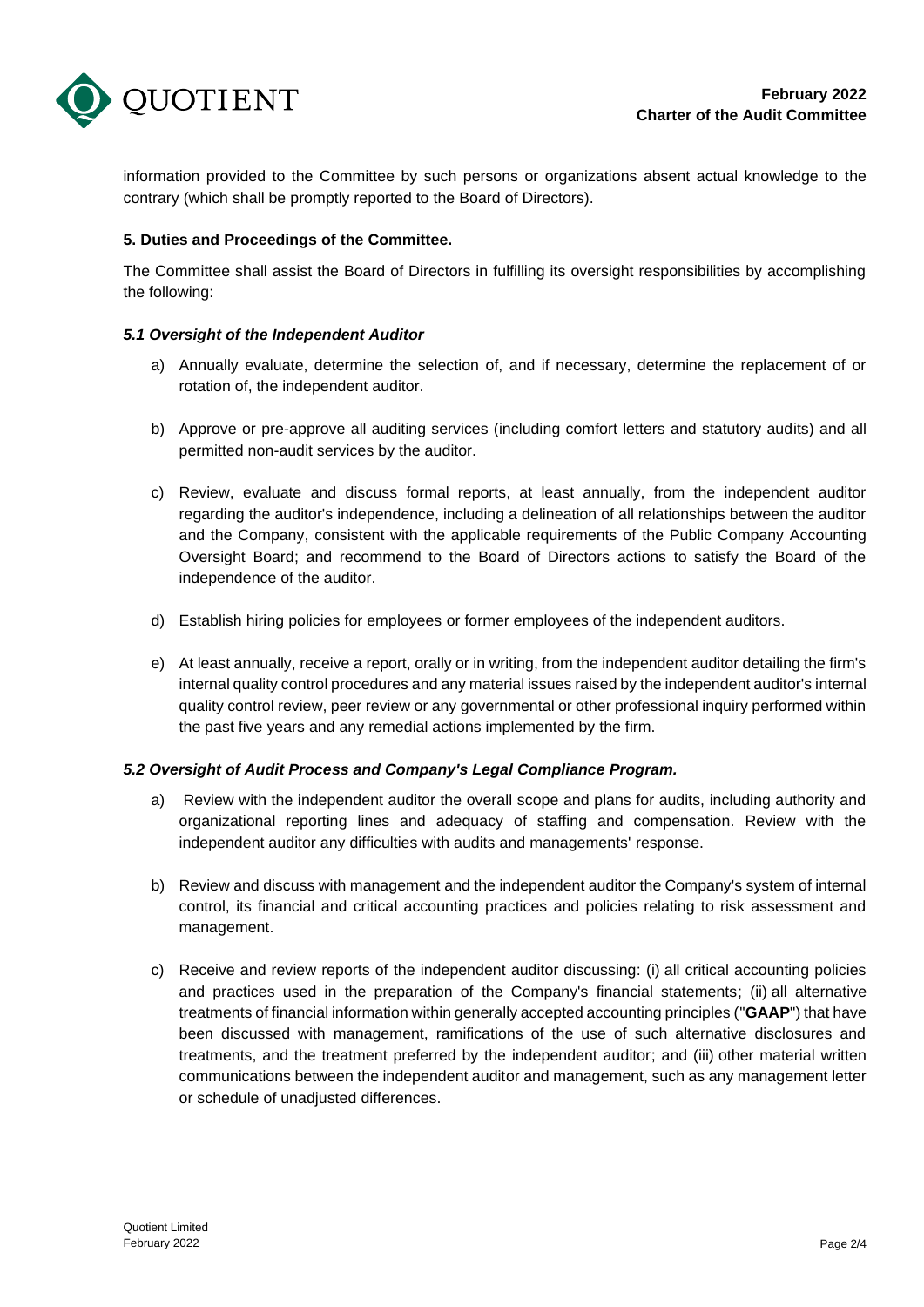

- d) Discuss with management and the independent auditor any changes in Company's critical accounting principles and the effects of alternative GAAP methods, off-balance sheet structures and regulatory and accounting initiatives.
- e) Review and discuss with management and the independent auditor the annual and quarterly financial statements, including the disclosures under "Management's Discussion and Analysis of Financial Condition and Results of Operations" ("MD&A"), of the Company prior to the filing of the Company's Annual Report on Form 10-K and Quarterly Reports on Form 10-Q. Discuss results of the annual audit and quarterly review and any other matters required to be communicated to the committee by the independent auditor under generally accepted auditing standards. Discuss with management and the independent auditor their judgment about the quality of accounting principles, the reasonableness of significant judgments, and the clarity of disclosures in the financial statements, including the Company's disclosures of critical accounting policies and other disclosures under MD&A.
- f) Review, or establish standards for the type of information and the type of presentation of such information to be included in earnings press releases and earnings guidance provided to analysts and rating agencies.
- g) Review material pending legal proceedings involving the Company and other contingent liabilities.
- h) Receive from the CEO and CFO a report of all significant deficiencies and material weaknesses in the design or operation of internal controls, and any fraud that involves management or other employees who have a significant role in the Company's internal controls.
- i) Discuss with the independent auditor the matters required to be communicated to the audit committee in accordance with the applicable requirements of the Public Company Accounting Oversight Board and the SEC.
- *j*) Establish procedures for the receipt, retention and treatment of complaints received by the Company regarding accounting, internal accounting controls or auditing matters, and the confidential, anonymous submissions by employees of concerns regarding questionable accounting or accounting matters.

#### *5.3 Other Responsibilities.*

- a) Review the overall effectiveness of the Company's ethics and compliance programs, including the Code of Business Conduct and Ethics..
- b) Review the adequacy of this audit committee charter annually and submit the charter to the Board of Directors for approval.
- c) Prepare the report for inclusion in the Company's annual proxy statement as required by the rules of the SEC.
- d) Review significant and unusual transactions of the Company.
- e) Review and approve all "related party transactions" in accordance with Company policy.